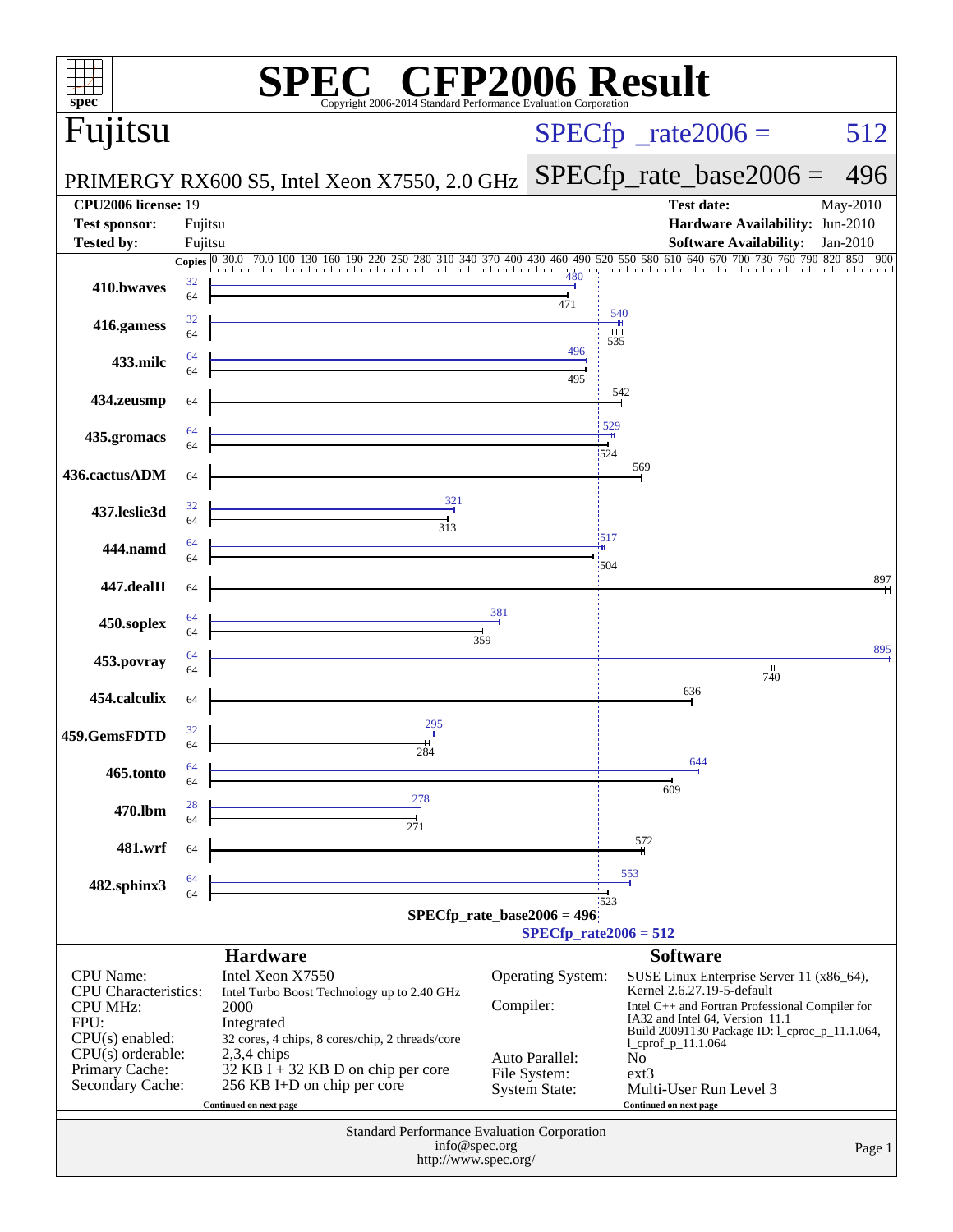| $\textbf{SPE}_{\text{Copyright 2006-2014 Standard Performance Evaluation Corporation}} \textbf{Results}$<br>$spec^*$                                                                                                                      |               |                |       |                               |                                                                                           |                |       |                      |                            |              |                               |              |                |              |
|-------------------------------------------------------------------------------------------------------------------------------------------------------------------------------------------------------------------------------------------|---------------|----------------|-------|-------------------------------|-------------------------------------------------------------------------------------------|----------------|-------|----------------------|----------------------------|--------------|-------------------------------|--------------|----------------|--------------|
| Fujitsu                                                                                                                                                                                                                                   |               |                |       |                               |                                                                                           |                |       | $SPECfp\_rate2006 =$ |                            |              |                               |              | 512            |              |
| PRIMERGY RX600 S5, Intel Xeon X7550, 2.0 GHz                                                                                                                                                                                              |               |                |       |                               |                                                                                           |                |       |                      | $SPECfp\_rate\_base2006 =$ |              |                               |              |                | 496          |
| <b>CPU2006 license: 19</b><br><b>Test date:</b><br>May-2010                                                                                                                                                                               |               |                |       |                               |                                                                                           |                |       |                      |                            |              |                               |              |                |              |
| Hardware Availability: Jun-2010<br><b>Test sponsor:</b><br>Fujitsu                                                                                                                                                                        |               |                |       |                               |                                                                                           |                |       |                      |                            |              |                               |              |                |              |
| Jan-2010<br><b>Tested by:</b><br>Fujitsu<br><b>Software Availability:</b>                                                                                                                                                                 |               |                |       |                               |                                                                                           |                |       |                      |                            |              |                               |              |                |              |
| L3 Cache:<br>18 MB I+D on chip per chip<br>Other Cache:<br>None<br>Memory:<br>256 GB (64x4 GB PC3-10600R, 2 rank, CL9-9-9, ECC,<br>see add'l detail in notes)<br>Disk Subsystem:<br>1 x SAS, 300 GB, 10000 RPM<br>Other Hardware:<br>None |               |                |       |                               | <b>Base Pointers:</b><br>64-bit<br>Peak Pointers:<br>32/64-bit<br>Other Software:<br>None |                |       |                      |                            |              |                               |              |                |              |
| <b>Results Table</b>                                                                                                                                                                                                                      |               |                |       |                               |                                                                                           |                |       |                      |                            |              |                               |              |                |              |
| <b>Benchmark</b>                                                                                                                                                                                                                          | <b>Copies</b> | <b>Seconds</b> | Ratio | <b>Base</b><br><b>Seconds</b> | Ratio                                                                                     | <b>Seconds</b> | Ratio | <b>Copies</b>        | <b>Seconds</b>             | <b>Ratio</b> | <b>Peak</b><br><b>Seconds</b> | <b>Ratio</b> | <b>Seconds</b> | <b>Ratio</b> |
| 410.bwayes                                                                                                                                                                                                                                | 64            | 1846           | 471   | 1847                          | 471                                                                                       | 1848           | 471   | 32                   | 905                        | 480          | 904                           | 481          | 906            | 480          |
| 416.gamess                                                                                                                                                                                                                                | 64            | 2341           | 535   | 2364                          | 530                                                                                       | 2306           | 543   | 32                   | 1155                       | 543          | 1166                          | 537          | 1161           | 540          |
| 433.milc                                                                                                                                                                                                                                  | 64            | 1187           | 495   | 1189                          | 494                                                                                       | 1187           | 495   | 64                   | 1185                       | 496          | 1186                          | 495          | 1185           | 496          |
| 434.zeusmp                                                                                                                                                                                                                                | 64            | 1074           | 542   | 1075                          | 542                                                                                       | 1075           | 542   | 64                   | 1074                       | 542          | 1075                          | 542          | 1075           | 542          |
| 435.gromacs                                                                                                                                                                                                                               | 64            | 870            | 525   | 873                           | 523                                                                                       | 872            | 524   | 64                   | 858                        | 533          | 864                           | 529          | 863            | 529          |
| 436.cactusADM                                                                                                                                                                                                                             | 64            | 1345           | 569   | 1344                          | 569                                                                                       | 1346           | 568   | 64                   | 1345                       | 569          | 1344                          | 569          | 1346           | 568          |
| 437.leslie3d                                                                                                                                                                                                                              | 64            | 1923           | 313   | 1910                          | 315                                                                                       | 1922           | 313   | 32                   | 938                        | 321          | 937                           | 321          | 935            | 322          |
| 444.namd                                                                                                                                                                                                                                  | 64            | 1018           | 504   | 1016                          | 505                                                                                       | 1018           | 504   | 64                   | 995                        | 516          | 993                           | 517          | 989            | 519          |
| 447.dealII                                                                                                                                                                                                                                | 64            | 823            | 890   | 816                           | 897                                                                                       | 816            | 897   | 64                   | 823                        | 890          | 816                           | 897          | 816            | 897          |
| 450.soplex                                                                                                                                                                                                                                | 64            | 1494           | 357   | 1488                          | 359                                                                                       | 1488           | 359   | 64                   | 1399                       | 381          | 1401                          | 381          | <b>1400</b>    | 381          |
| 453.povray                                                                                                                                                                                                                                | 64            | 460            | 740   | 458                           | 743                                                                                       | 460            | 740   | 64                   | 380                        | 895          | 379                           | 898          | 380            | 895          |
| 454.calculix                                                                                                                                                                                                                              | 64            | 830            | 636   | 833                           | 634                                                                                       | 831            | 636   | 64                   | 830                        | 636          | 833                           | 634          | 831            | 636          |
| 459.GemsFDTD                                                                                                                                                                                                                              | 64            | 2391           | 284   | 2398                          | 283                                                                                       | 2352           | 289   | 32                   | 1153                       | 294          | 1146                          | 296          | 1151           | 295          |
| 465.tonto                                                                                                                                                                                                                                 | 64            | 1034           | 609   | 1035                          | 609                                                                                       | 1035           | 609   | 64                   | 981                        | 642          | 978                           | 644          | 978            | 644          |
| 470.lbm                                                                                                                                                                                                                                   | 64            | 3247           | 271   | 3244                          | 271                                                                                       | 3246           | 271   | 28                   | 1385                       | 278          | 1385                          | 278          | 1385           | 278          |
| 481.wrf                                                                                                                                                                                                                                   | 64            | 1249           | 573   | 1257                          | 569                                                                                       | 1250           | 572   | 64                   | 1249                       | 573          | 1257                          | 569          | 1250           | 572          |

Results appear in the [order in which they were run.](http://www.spec.org/auto/cpu2006/Docs/result-fields.html#RunOrder) Bold underlined text [indicates a median measurement.](http://www.spec.org/auto/cpu2006/Docs/result-fields.html#Median) **[Submit Notes](http://www.spec.org/auto/cpu2006/Docs/result-fields.html#SubmitNotes)**

[482.sphinx3](http://www.spec.org/auto/cpu2006/Docs/482.sphinx3.html) 64 2379 524 **[2384](http://www.spec.org/auto/cpu2006/Docs/result-fields.html#Median) [523](http://www.spec.org/auto/cpu2006/Docs/result-fields.html#Median)** 2395 521 64 2255 553 **[2254](http://www.spec.org/auto/cpu2006/Docs/result-fields.html#Median) [553](http://www.spec.org/auto/cpu2006/Docs/result-fields.html#Median)** 2252 554

The config file option 'submit' was used. numactl was used to bind copies to the cores

#### **[Operating System Notes](http://www.spec.org/auto/cpu2006/Docs/result-fields.html#OperatingSystemNotes)**

'ulimit -s unlimited' was used to set the stacksize to unlimited prior to run

#### **[Platform Notes](http://www.spec.org/auto/cpu2006/Docs/result-fields.html#PlatformNotes)**

The system automatically configures the memory to run at 1066 MHz.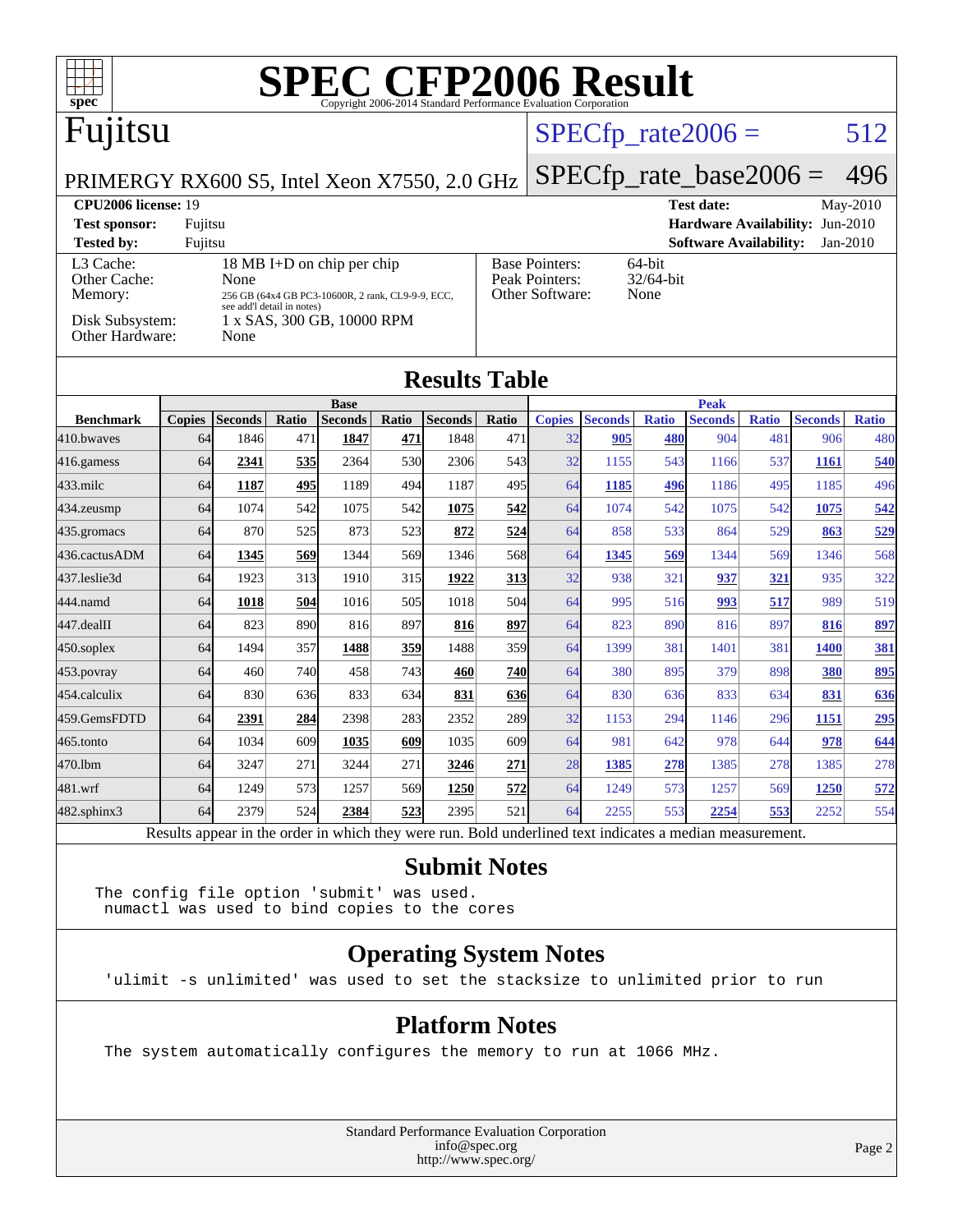

## Fujitsu

 $SPECTp_rate2006 = 512$ 

[SPECfp\\_rate\\_base2006 =](http://www.spec.org/auto/cpu2006/Docs/result-fields.html#SPECfpratebase2006) 496

PRIMERGY RX600 S5, Intel Xeon X7550, 2.0 GHz

**[CPU2006 license:](http://www.spec.org/auto/cpu2006/Docs/result-fields.html#CPU2006license)** 19 **[Test date:](http://www.spec.org/auto/cpu2006/Docs/result-fields.html#Testdate)** May-2010 **[Test sponsor:](http://www.spec.org/auto/cpu2006/Docs/result-fields.html#Testsponsor)** Fujitsu **[Hardware Availability:](http://www.spec.org/auto/cpu2006/Docs/result-fields.html#HardwareAvailability)** Jun-2010 **[Tested by:](http://www.spec.org/auto/cpu2006/Docs/result-fields.html#Testedby)** Fujitsu **[Software Availability:](http://www.spec.org/auto/cpu2006/Docs/result-fields.html#SoftwareAvailability)** Jan-2010

#### **[General Notes](http://www.spec.org/auto/cpu2006/Docs/result-fields.html#GeneralNotes)**

 For information about Fujitsu please visit: <http://www.fujitsu.com> Binaries were compiled on SLES 10 with Binutils 2.18.50.0.7.20080502

### **[Base Compiler Invocation](http://www.spec.org/auto/cpu2006/Docs/result-fields.html#BaseCompilerInvocation)**

[C benchmarks](http://www.spec.org/auto/cpu2006/Docs/result-fields.html#Cbenchmarks):

 $\text{icc}$   $-\text{m64}$ 

[C++ benchmarks:](http://www.spec.org/auto/cpu2006/Docs/result-fields.html#CXXbenchmarks) [icpc -m64](http://www.spec.org/cpu2006/results/res2010q3/cpu2006-20100702-12043.flags.html#user_CXXbase_intel_icpc_64bit_bedb90c1146cab66620883ef4f41a67e)

[Fortran benchmarks](http://www.spec.org/auto/cpu2006/Docs/result-fields.html#Fortranbenchmarks): [ifort -m64](http://www.spec.org/cpu2006/results/res2010q3/cpu2006-20100702-12043.flags.html#user_FCbase_intel_ifort_64bit_ee9d0fb25645d0210d97eb0527dcc06e)

[Benchmarks using both Fortran and C](http://www.spec.org/auto/cpu2006/Docs/result-fields.html#BenchmarksusingbothFortranandC): [icc -m64](http://www.spec.org/cpu2006/results/res2010q3/cpu2006-20100702-12043.flags.html#user_CC_FCbase_intel_icc_64bit_0b7121f5ab7cfabee23d88897260401c) [ifort -m64](http://www.spec.org/cpu2006/results/res2010q3/cpu2006-20100702-12043.flags.html#user_CC_FCbase_intel_ifort_64bit_ee9d0fb25645d0210d97eb0527dcc06e)

#### **[Base Portability Flags](http://www.spec.org/auto/cpu2006/Docs/result-fields.html#BasePortabilityFlags)**

| 410.bwaves: -DSPEC CPU LP64                |                                                                |
|--------------------------------------------|----------------------------------------------------------------|
| 416.gamess: -DSPEC_CPU_LP64                |                                                                |
| 433.milc: -DSPEC CPU LP64                  |                                                                |
| 434.zeusmp: -DSPEC_CPU_LP64                |                                                                |
| 435.gromacs: -DSPEC_CPU_LP64 -nofor_main   |                                                                |
| 436.cactusADM: -DSPEC_CPU_LP64 -nofor main |                                                                |
| 437.leslie3d: -DSPEC CPU LP64              |                                                                |
| 444.namd: -DSPEC CPU LP64                  |                                                                |
| 447.dealII: -DSPEC_CPU LP64                |                                                                |
| 450.soplex: -DSPEC CPU LP64                |                                                                |
| 453.povray: -DSPEC_CPU_LP64                |                                                                |
| 454.calculix: -DSPEC_CPU_LP64 -nofor_main  |                                                                |
| 459.GemsFDTD: -DSPEC CPU LP64              |                                                                |
| 465.tonto: -DSPEC CPU LP64                 |                                                                |
| 470.1bm: -DSPEC CPU LP64                   |                                                                |
|                                            | 481.wrf: -DSPEC CPU_LP64 -DSPEC_CPU_CASE_FLAG -DSPEC_CPU_LINUX |
| 482.sphinx3: -DSPEC_CPU_LP64               |                                                                |

#### **[Base Optimization Flags](http://www.spec.org/auto/cpu2006/Docs/result-fields.html#BaseOptimizationFlags)**

[C benchmarks](http://www.spec.org/auto/cpu2006/Docs/result-fields.html#Cbenchmarks): [-xSSE4.2](http://www.spec.org/cpu2006/results/res2010q3/cpu2006-20100702-12043.flags.html#user_CCbase_f-xSSE42_f91528193cf0b216347adb8b939d4107) [-ipo](http://www.spec.org/cpu2006/results/res2010q3/cpu2006-20100702-12043.flags.html#user_CCbase_f-ipo) [-O3](http://www.spec.org/cpu2006/results/res2010q3/cpu2006-20100702-12043.flags.html#user_CCbase_f-O3) [-no-prec-div](http://www.spec.org/cpu2006/results/res2010q3/cpu2006-20100702-12043.flags.html#user_CCbase_f-no-prec-div) [-static](http://www.spec.org/cpu2006/results/res2010q3/cpu2006-20100702-12043.flags.html#user_CCbase_f-static)

[C++ benchmarks:](http://www.spec.org/auto/cpu2006/Docs/result-fields.html#CXXbenchmarks) [-xSSE4.2](http://www.spec.org/cpu2006/results/res2010q3/cpu2006-20100702-12043.flags.html#user_CXXbase_f-xSSE42_f91528193cf0b216347adb8b939d4107) [-ipo](http://www.spec.org/cpu2006/results/res2010q3/cpu2006-20100702-12043.flags.html#user_CXXbase_f-ipo) [-O3](http://www.spec.org/cpu2006/results/res2010q3/cpu2006-20100702-12043.flags.html#user_CXXbase_f-O3) [-no-prec-div](http://www.spec.org/cpu2006/results/res2010q3/cpu2006-20100702-12043.flags.html#user_CXXbase_f-no-prec-div) [-static](http://www.spec.org/cpu2006/results/res2010q3/cpu2006-20100702-12043.flags.html#user_CXXbase_f-static)

Continued on next page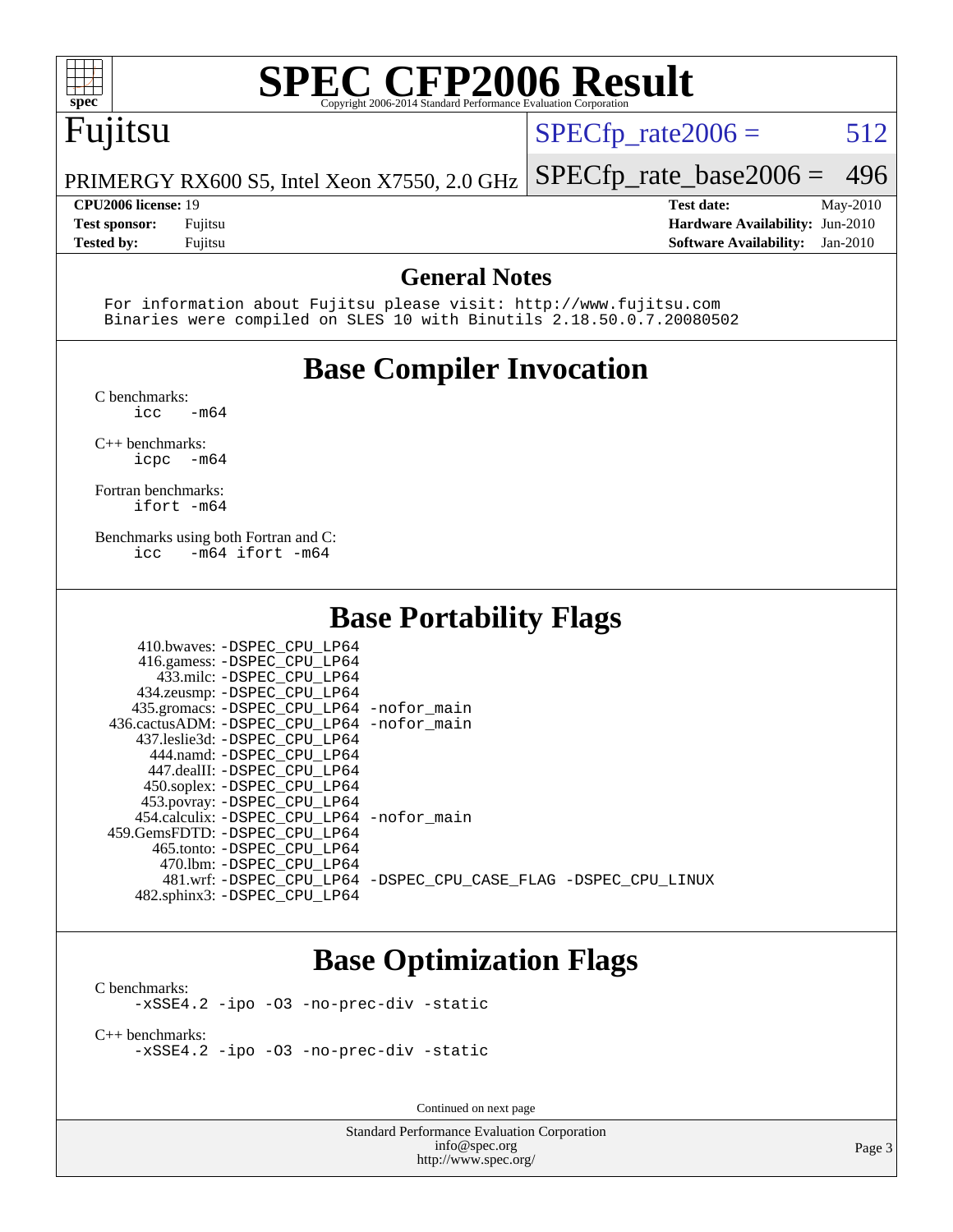

## Fujitsu

 $SPECTp_rate2006 = 512$ 

PRIMERGY RX600 S5, Intel Xeon X7550, 2.0 GHz [SPECfp\\_rate\\_base2006 =](http://www.spec.org/auto/cpu2006/Docs/result-fields.html#SPECfpratebase2006) 496

**[CPU2006 license:](http://www.spec.org/auto/cpu2006/Docs/result-fields.html#CPU2006license)** 19 **[Test date:](http://www.spec.org/auto/cpu2006/Docs/result-fields.html#Testdate)** May-2010 **[Test sponsor:](http://www.spec.org/auto/cpu2006/Docs/result-fields.html#Testsponsor)** Fujitsu **[Hardware Availability:](http://www.spec.org/auto/cpu2006/Docs/result-fields.html#HardwareAvailability)** Jun-2010 **[Tested by:](http://www.spec.org/auto/cpu2006/Docs/result-fields.html#Testedby)** Fujitsu **[Software Availability:](http://www.spec.org/auto/cpu2006/Docs/result-fields.html#SoftwareAvailability)** Jan-2010

## **[Base Optimization Flags \(Continued\)](http://www.spec.org/auto/cpu2006/Docs/result-fields.html#BaseOptimizationFlags)**

[Fortran benchmarks](http://www.spec.org/auto/cpu2006/Docs/result-fields.html#Fortranbenchmarks): [-xSSE4.2](http://www.spec.org/cpu2006/results/res2010q3/cpu2006-20100702-12043.flags.html#user_FCbase_f-xSSE42_f91528193cf0b216347adb8b939d4107) [-ipo](http://www.spec.org/cpu2006/results/res2010q3/cpu2006-20100702-12043.flags.html#user_FCbase_f-ipo) [-O3](http://www.spec.org/cpu2006/results/res2010q3/cpu2006-20100702-12043.flags.html#user_FCbase_f-O3) [-no-prec-div](http://www.spec.org/cpu2006/results/res2010q3/cpu2006-20100702-12043.flags.html#user_FCbase_f-no-prec-div) [-static](http://www.spec.org/cpu2006/results/res2010q3/cpu2006-20100702-12043.flags.html#user_FCbase_f-static)

[Benchmarks using both Fortran and C](http://www.spec.org/auto/cpu2006/Docs/result-fields.html#BenchmarksusingbothFortranandC): [-xSSE4.2](http://www.spec.org/cpu2006/results/res2010q3/cpu2006-20100702-12043.flags.html#user_CC_FCbase_f-xSSE42_f91528193cf0b216347adb8b939d4107) [-ipo](http://www.spec.org/cpu2006/results/res2010q3/cpu2006-20100702-12043.flags.html#user_CC_FCbase_f-ipo) [-O3](http://www.spec.org/cpu2006/results/res2010q3/cpu2006-20100702-12043.flags.html#user_CC_FCbase_f-O3) [-no-prec-div](http://www.spec.org/cpu2006/results/res2010q3/cpu2006-20100702-12043.flags.html#user_CC_FCbase_f-no-prec-div) [-static](http://www.spec.org/cpu2006/results/res2010q3/cpu2006-20100702-12043.flags.html#user_CC_FCbase_f-static)

**[Peak Compiler Invocation](http://www.spec.org/auto/cpu2006/Docs/result-fields.html#PeakCompilerInvocation)**

[C benchmarks \(except as noted below\)](http://www.spec.org/auto/cpu2006/Docs/result-fields.html#Cbenchmarksexceptasnotedbelow):  $\text{icc}$  -m64

482.sphinx3: [icc -m32](http://www.spec.org/cpu2006/results/res2010q3/cpu2006-20100702-12043.flags.html#user_peakCCLD482_sphinx3_intel_icc_32bit_a6a621f8d50482236b970c6ac5f55f93)

[C++ benchmarks \(except as noted below\):](http://www.spec.org/auto/cpu2006/Docs/result-fields.html#CXXbenchmarksexceptasnotedbelow) [icpc -m64](http://www.spec.org/cpu2006/results/res2010q3/cpu2006-20100702-12043.flags.html#user_CXXpeak_intel_icpc_64bit_bedb90c1146cab66620883ef4f41a67e)

450.soplex: [icpc -m32](http://www.spec.org/cpu2006/results/res2010q3/cpu2006-20100702-12043.flags.html#user_peakCXXLD450_soplex_intel_icpc_32bit_4e5a5ef1a53fd332b3c49e69c3330699)

[Fortran benchmarks](http://www.spec.org/auto/cpu2006/Docs/result-fields.html#Fortranbenchmarks): [ifort -m64](http://www.spec.org/cpu2006/results/res2010q3/cpu2006-20100702-12043.flags.html#user_FCpeak_intel_ifort_64bit_ee9d0fb25645d0210d97eb0527dcc06e)

[Benchmarks using both Fortran and C](http://www.spec.org/auto/cpu2006/Docs/result-fields.html#BenchmarksusingbothFortranandC): [icc -m64](http://www.spec.org/cpu2006/results/res2010q3/cpu2006-20100702-12043.flags.html#user_CC_FCpeak_intel_icc_64bit_0b7121f5ab7cfabee23d88897260401c) [ifort -m64](http://www.spec.org/cpu2006/results/res2010q3/cpu2006-20100702-12043.flags.html#user_CC_FCpeak_intel_ifort_64bit_ee9d0fb25645d0210d97eb0527dcc06e)

#### **[Peak Portability Flags](http://www.spec.org/auto/cpu2006/Docs/result-fields.html#PeakPortabilityFlags)**

| 410.bwaves: -DSPEC CPU LP64                |                                                                |
|--------------------------------------------|----------------------------------------------------------------|
| 416.gamess: -DSPEC_CPU_LP64                |                                                                |
| 433.milc: -DSPEC CPU LP64                  |                                                                |
| 434.zeusmp: -DSPEC_CPU_LP64                |                                                                |
| 435.gromacs: -DSPEC_CPU_LP64 -nofor_main   |                                                                |
| 436.cactusADM: -DSPEC CPU LP64 -nofor main |                                                                |
| 437.leslie3d: -DSPEC CPU LP64              |                                                                |
| 444.namd: -DSPEC CPU LP64                  |                                                                |
| 447.dealII: -DSPEC CPU LP64                |                                                                |
| 453.povray: -DSPEC_CPU_LP64                |                                                                |
| 454.calculix: -DSPEC CPU LP64 -nofor main  |                                                                |
| 459.GemsFDTD: -DSPEC CPU LP64              |                                                                |
| 465.tonto: -DSPEC CPU LP64                 |                                                                |
| 470.1bm: -DSPEC CPU LP64                   |                                                                |
|                                            | 481.wrf: -DSPEC_CPU_LP64 -DSPEC_CPU_CASE_FLAG -DSPEC_CPU_LINUX |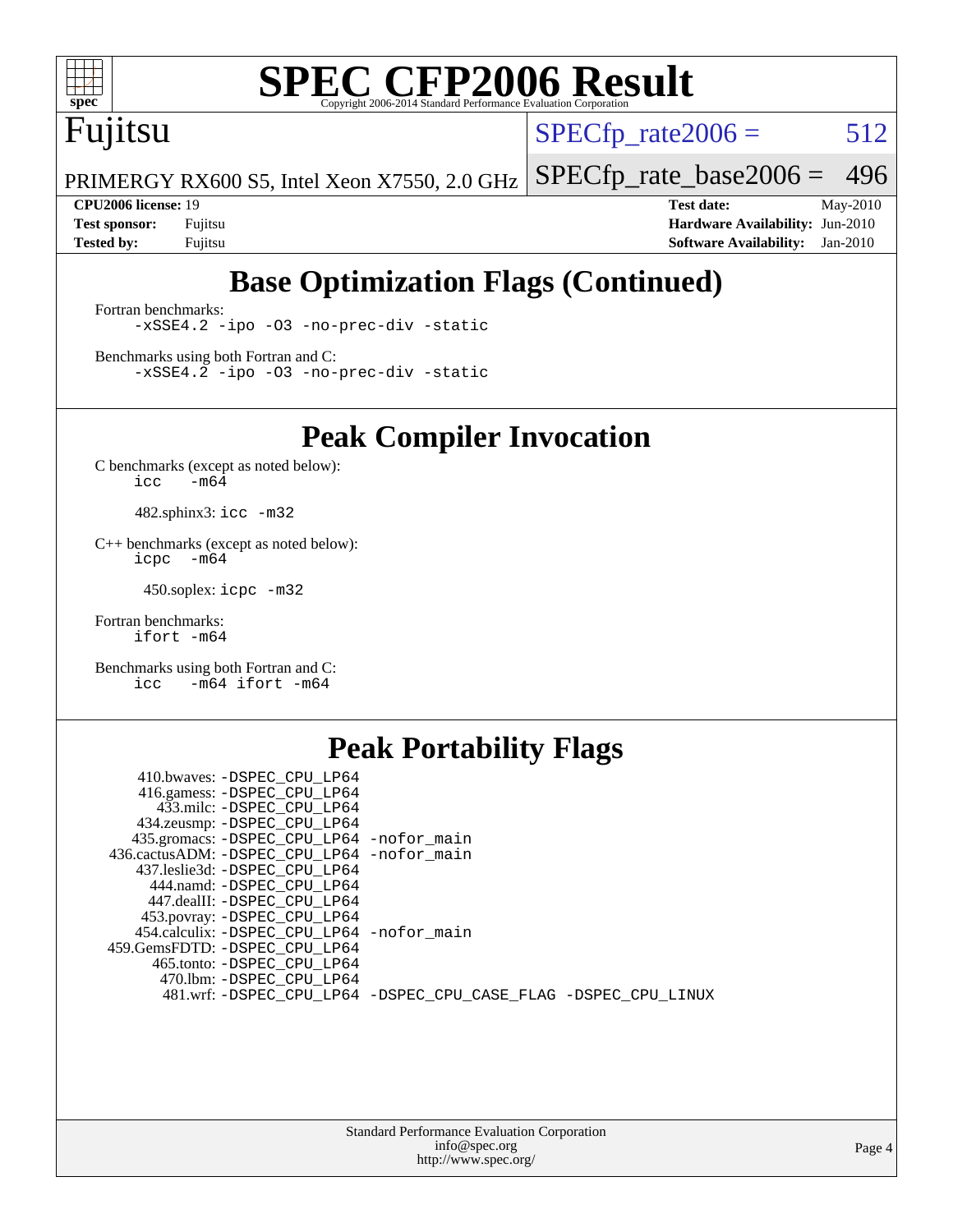

 $SPECTp\_rate2006 = 512$ 

PRIMERGY RX600 S5, Intel Xeon X7550, 2.0 GHz [SPECfp\\_rate\\_base2006 =](http://www.spec.org/auto/cpu2006/Docs/result-fields.html#SPECfpratebase2006) 496

Fujitsu

**[CPU2006 license:](http://www.spec.org/auto/cpu2006/Docs/result-fields.html#CPU2006license)** 19 **[Test date:](http://www.spec.org/auto/cpu2006/Docs/result-fields.html#Testdate)** May-2010 **[Test sponsor:](http://www.spec.org/auto/cpu2006/Docs/result-fields.html#Testsponsor)** Fujitsu **[Hardware Availability:](http://www.spec.org/auto/cpu2006/Docs/result-fields.html#HardwareAvailability)** Jun-2010 **[Tested by:](http://www.spec.org/auto/cpu2006/Docs/result-fields.html#Testedby)** Fujitsu **[Software Availability:](http://www.spec.org/auto/cpu2006/Docs/result-fields.html#SoftwareAvailability)** Jan-2010

## **[Peak Optimization Flags](http://www.spec.org/auto/cpu2006/Docs/result-fields.html#PeakOptimizationFlags)**

#### [C benchmarks](http://www.spec.org/auto/cpu2006/Docs/result-fields.html#Cbenchmarks):

 433.milc: [-xSSE4.2](http://www.spec.org/cpu2006/results/res2010q3/cpu2006-20100702-12043.flags.html#user_peakPASS2_CFLAGSPASS2_LDFLAGS433_milc_f-xSSE42_f91528193cf0b216347adb8b939d4107)(pass 2) [-prof-gen](http://www.spec.org/cpu2006/results/res2010q3/cpu2006-20100702-12043.flags.html#user_peakPASS1_CFLAGSPASS1_LDFLAGS433_milc_prof_gen_e43856698f6ca7b7e442dfd80e94a8fc)(pass 1) [-ipo](http://www.spec.org/cpu2006/results/res2010q3/cpu2006-20100702-12043.flags.html#user_peakPASS2_CFLAGSPASS2_LDFLAGS433_milc_f-ipo)(pass 2) [-O3](http://www.spec.org/cpu2006/results/res2010q3/cpu2006-20100702-12043.flags.html#user_peakPASS2_CFLAGSPASS2_LDFLAGS433_milc_f-O3)(pass 2) [-no-prec-div](http://www.spec.org/cpu2006/results/res2010q3/cpu2006-20100702-12043.flags.html#user_peakPASS2_CFLAGSPASS2_LDFLAGS433_milc_f-no-prec-div)(pass 2) [-static](http://www.spec.org/cpu2006/results/res2010q3/cpu2006-20100702-12043.flags.html#user_peakPASS2_CFLAGSPASS2_LDFLAGS433_milc_f-static)(pass 2) [-prof-use](http://www.spec.org/cpu2006/results/res2010q3/cpu2006-20100702-12043.flags.html#user_peakPASS2_CFLAGSPASS2_LDFLAGS433_milc_prof_use_bccf7792157ff70d64e32fe3e1250b55)(pass 2) [-fno-alias](http://www.spec.org/cpu2006/results/res2010q3/cpu2006-20100702-12043.flags.html#user_peakOPTIMIZE433_milc_f-no-alias_694e77f6c5a51e658e82ccff53a9e63a) [-opt-prefetch](http://www.spec.org/cpu2006/results/res2010q3/cpu2006-20100702-12043.flags.html#user_peakOPTIMIZE433_milc_f-opt-prefetch) 470.1bm:  $-xSSE4$ . 2(pass 2)  $-prof-gen(pass 1) -ipo(pass 2) -O3(pass 2)$  $-prof-gen(pass 1) -ipo(pass 2) -O3(pass 2)$  $-prof-gen(pass 1) -ipo(pass 2) -O3(pass 2)$  $-prof-gen(pass 1) -ipo(pass 2) -O3(pass 2)$  $-prof-gen(pass 1) -ipo(pass 2) -O3(pass 2)$  $-prof-gen(pass 1) -ipo(pass 2) -O3(pass 2)$ [-no-prec-div](http://www.spec.org/cpu2006/results/res2010q3/cpu2006-20100702-12043.flags.html#user_peakPASS2_CFLAGSPASS2_LDFLAGS470_lbm_f-no-prec-div)(pass 2) [-static](http://www.spec.org/cpu2006/results/res2010q3/cpu2006-20100702-12043.flags.html#user_peakPASS2_CFLAGSPASS2_LDFLAGS470_lbm_f-static)(pass 2) [-prof-use](http://www.spec.org/cpu2006/results/res2010q3/cpu2006-20100702-12043.flags.html#user_peakPASS2_CFLAGSPASS2_LDFLAGS470_lbm_prof_use_bccf7792157ff70d64e32fe3e1250b55)(pass 2) [-opt-malloc-options=3](http://www.spec.org/cpu2006/results/res2010q3/cpu2006-20100702-12043.flags.html#user_peakOPTIMIZE470_lbm_f-opt-malloc-options_13ab9b803cf986b4ee62f0a5998c2238) [-ansi-alias](http://www.spec.org/cpu2006/results/res2010q3/cpu2006-20100702-12043.flags.html#user_peakOPTIMIZE470_lbm_f-ansi-alias) [-auto-ilp32](http://www.spec.org/cpu2006/results/res2010q3/cpu2006-20100702-12043.flags.html#user_peakCOPTIMIZE470_lbm_f-auto-ilp32) 482.sphinx3: [-xSSE4.2](http://www.spec.org/cpu2006/results/res2010q3/cpu2006-20100702-12043.flags.html#user_peakOPTIMIZE482_sphinx3_f-xSSE42_f91528193cf0b216347adb8b939d4107) [-ipo](http://www.spec.org/cpu2006/results/res2010q3/cpu2006-20100702-12043.flags.html#user_peakOPTIMIZE482_sphinx3_f-ipo) [-O3](http://www.spec.org/cpu2006/results/res2010q3/cpu2006-20100702-12043.flags.html#user_peakOPTIMIZE482_sphinx3_f-O3) [-no-prec-div](http://www.spec.org/cpu2006/results/res2010q3/cpu2006-20100702-12043.flags.html#user_peakOPTIMIZE482_sphinx3_f-no-prec-div) [-static](http://www.spec.org/cpu2006/results/res2010q3/cpu2006-20100702-12043.flags.html#user_peakOPTIMIZE482_sphinx3_f-static) [-unroll2](http://www.spec.org/cpu2006/results/res2010q3/cpu2006-20100702-12043.flags.html#user_peakCOPTIMIZE482_sphinx3_f-unroll_784dae83bebfb236979b41d2422d7ec2) [C++ benchmarks:](http://www.spec.org/auto/cpu2006/Docs/result-fields.html#CXXbenchmarks) 444.namd: [-xSSE4.2](http://www.spec.org/cpu2006/results/res2010q3/cpu2006-20100702-12043.flags.html#user_peakPASS2_CXXFLAGSPASS2_LDFLAGS444_namd_f-xSSE42_f91528193cf0b216347adb8b939d4107)(pass 2) [-prof-gen](http://www.spec.org/cpu2006/results/res2010q3/cpu2006-20100702-12043.flags.html#user_peakPASS1_CXXFLAGSPASS1_LDFLAGS444_namd_prof_gen_e43856698f6ca7b7e442dfd80e94a8fc)(pass 1) [-ipo](http://www.spec.org/cpu2006/results/res2010q3/cpu2006-20100702-12043.flags.html#user_peakPASS2_CXXFLAGSPASS2_LDFLAGS444_namd_f-ipo)(pass 2) [-O3](http://www.spec.org/cpu2006/results/res2010q3/cpu2006-20100702-12043.flags.html#user_peakPASS2_CXXFLAGSPASS2_LDFLAGS444_namd_f-O3)(pass 2) [-no-prec-div](http://www.spec.org/cpu2006/results/res2010q3/cpu2006-20100702-12043.flags.html#user_peakPASS2_CXXFLAGSPASS2_LDFLAGS444_namd_f-no-prec-div)(pass 2) [-static](http://www.spec.org/cpu2006/results/res2010q3/cpu2006-20100702-12043.flags.html#user_peakPASS2_CXXFLAGSPASS2_LDFLAGS444_namd_f-static)(pass 2) [-prof-use](http://www.spec.org/cpu2006/results/res2010q3/cpu2006-20100702-12043.flags.html#user_peakPASS2_CXXFLAGSPASS2_LDFLAGS444_namd_prof_use_bccf7792157ff70d64e32fe3e1250b55)(pass 2) [-fno-alias](http://www.spec.org/cpu2006/results/res2010q3/cpu2006-20100702-12043.flags.html#user_peakCXXOPTIMIZE444_namd_f-no-alias_694e77f6c5a51e658e82ccff53a9e63a) [-auto-ilp32](http://www.spec.org/cpu2006/results/res2010q3/cpu2006-20100702-12043.flags.html#user_peakCXXOPTIMIZE444_namd_f-auto-ilp32) 447.dealII: basepeak = yes 450.soplex: [-xSSE4.2](http://www.spec.org/cpu2006/results/res2010q3/cpu2006-20100702-12043.flags.html#user_peakPASS2_CXXFLAGSPASS2_LDFLAGS450_soplex_f-xSSE42_f91528193cf0b216347adb8b939d4107)(pass 2) [-prof-gen](http://www.spec.org/cpu2006/results/res2010q3/cpu2006-20100702-12043.flags.html#user_peakPASS1_CXXFLAGSPASS1_LDFLAGS450_soplex_prof_gen_e43856698f6ca7b7e442dfd80e94a8fc)(pass 1) [-ipo](http://www.spec.org/cpu2006/results/res2010q3/cpu2006-20100702-12043.flags.html#user_peakPASS2_CXXFLAGSPASS2_LDFLAGS450_soplex_f-ipo)(pass 2) [-O3](http://www.spec.org/cpu2006/results/res2010q3/cpu2006-20100702-12043.flags.html#user_peakPASS2_CXXFLAGSPASS2_LDFLAGS450_soplex_f-O3)(pass 2) [-no-prec-div](http://www.spec.org/cpu2006/results/res2010q3/cpu2006-20100702-12043.flags.html#user_peakPASS2_CXXFLAGSPASS2_LDFLAGS450_soplex_f-no-prec-div)(pass 2) [-static](http://www.spec.org/cpu2006/results/res2010q3/cpu2006-20100702-12043.flags.html#user_peakPASS2_CXXFLAGSPASS2_LDFLAGS450_soplex_f-static)(pass 2) [-prof-use](http://www.spec.org/cpu2006/results/res2010q3/cpu2006-20100702-12043.flags.html#user_peakPASS2_CXXFLAGSPASS2_LDFLAGS450_soplex_prof_use_bccf7792157ff70d64e32fe3e1250b55)(pass 2) [-opt-malloc-options=3](http://www.spec.org/cpu2006/results/res2010q3/cpu2006-20100702-12043.flags.html#user_peakOPTIMIZE450_soplex_f-opt-malloc-options_13ab9b803cf986b4ee62f0a5998c2238) 453.povray: [-xSSE4.2](http://www.spec.org/cpu2006/results/res2010q3/cpu2006-20100702-12043.flags.html#user_peakPASS2_CXXFLAGSPASS2_LDFLAGS453_povray_f-xSSE42_f91528193cf0b216347adb8b939d4107)(pass 2) [-prof-gen](http://www.spec.org/cpu2006/results/res2010q3/cpu2006-20100702-12043.flags.html#user_peakPASS1_CXXFLAGSPASS1_LDFLAGS453_povray_prof_gen_e43856698f6ca7b7e442dfd80e94a8fc)(pass 1) [-ipo](http://www.spec.org/cpu2006/results/res2010q3/cpu2006-20100702-12043.flags.html#user_peakPASS2_CXXFLAGSPASS2_LDFLAGS453_povray_f-ipo)(pass 2) [-O3](http://www.spec.org/cpu2006/results/res2010q3/cpu2006-20100702-12043.flags.html#user_peakPASS2_CXXFLAGSPASS2_LDFLAGS453_povray_f-O3)(pass 2) [-no-prec-div](http://www.spec.org/cpu2006/results/res2010q3/cpu2006-20100702-12043.flags.html#user_peakPASS2_CXXFLAGSPASS2_LDFLAGS453_povray_f-no-prec-div)(pass 2) [-static](http://www.spec.org/cpu2006/results/res2010q3/cpu2006-20100702-12043.flags.html#user_peakPASS2_CXXFLAGSPASS2_LDFLAGS453_povray_f-static)(pass 2) [-prof-use](http://www.spec.org/cpu2006/results/res2010q3/cpu2006-20100702-12043.flags.html#user_peakPASS2_CXXFLAGSPASS2_LDFLAGS453_povray_prof_use_bccf7792157ff70d64e32fe3e1250b55)(pass 2) [-unroll4](http://www.spec.org/cpu2006/results/res2010q3/cpu2006-20100702-12043.flags.html#user_peakCXXOPTIMIZE453_povray_f-unroll_4e5e4ed65b7fd20bdcd365bec371b81f) [-ansi-alias](http://www.spec.org/cpu2006/results/res2010q3/cpu2006-20100702-12043.flags.html#user_peakCXXOPTIMIZE453_povray_f-ansi-alias) [Fortran benchmarks](http://www.spec.org/auto/cpu2006/Docs/result-fields.html#Fortranbenchmarks): 410.bwaves: [-xSSE4.2](http://www.spec.org/cpu2006/results/res2010q3/cpu2006-20100702-12043.flags.html#user_peakOPTIMIZE410_bwaves_f-xSSE42_f91528193cf0b216347adb8b939d4107) [-ipo](http://www.spec.org/cpu2006/results/res2010q3/cpu2006-20100702-12043.flags.html#user_peakOPTIMIZE410_bwaves_f-ipo) [-O3](http://www.spec.org/cpu2006/results/res2010q3/cpu2006-20100702-12043.flags.html#user_peakOPTIMIZE410_bwaves_f-O3) [-no-prec-div](http://www.spec.org/cpu2006/results/res2010q3/cpu2006-20100702-12043.flags.html#user_peakOPTIMIZE410_bwaves_f-no-prec-div) [-static](http://www.spec.org/cpu2006/results/res2010q3/cpu2006-20100702-12043.flags.html#user_peakOPTIMIZE410_bwaves_f-static) [-opt-prefetch](http://www.spec.org/cpu2006/results/res2010q3/cpu2006-20100702-12043.flags.html#user_peakOPTIMIZE410_bwaves_f-opt-prefetch)  $416$ .gamess:  $-xSSE4$ .  $2(pass 2)$  -prof-qen(pass 1) [-ipo](http://www.spec.org/cpu2006/results/res2010q3/cpu2006-20100702-12043.flags.html#user_peakPASS2_FFLAGSPASS2_LDFLAGS416_gamess_f-ipo)(pass 2) -03(pass 2) [-no-prec-div](http://www.spec.org/cpu2006/results/res2010q3/cpu2006-20100702-12043.flags.html#user_peakPASS2_FFLAGSPASS2_LDFLAGS416_gamess_f-no-prec-div)(pass 2) [-static](http://www.spec.org/cpu2006/results/res2010q3/cpu2006-20100702-12043.flags.html#user_peakPASS2_FFLAGSPASS2_LDFLAGS416_gamess_f-static)(pass 2) [-prof-use](http://www.spec.org/cpu2006/results/res2010q3/cpu2006-20100702-12043.flags.html#user_peakPASS2_FFLAGSPASS2_LDFLAGS416_gamess_prof_use_bccf7792157ff70d64e32fe3e1250b55)(pass 2) [-unroll2](http://www.spec.org/cpu2006/results/res2010q3/cpu2006-20100702-12043.flags.html#user_peakOPTIMIZE416_gamess_f-unroll_784dae83bebfb236979b41d2422d7ec2) [-Ob0](http://www.spec.org/cpu2006/results/res2010q3/cpu2006-20100702-12043.flags.html#user_peakOPTIMIZE416_gamess_f-Ob_n_fbe6f6428adb7d4b74b1e99bb2444c2d) [-ansi-alias](http://www.spec.org/cpu2006/results/res2010q3/cpu2006-20100702-12043.flags.html#user_peakOPTIMIZE416_gamess_f-ansi-alias) [-scalar-rep-](http://www.spec.org/cpu2006/results/res2010q3/cpu2006-20100702-12043.flags.html#user_peakOPTIMIZE416_gamess_f-disablescalarrep_abbcad04450fb118e4809c81d83c8a1d) 434.zeusmp: basepeak = yes 437.leslie3d: [-xSSE4.2](http://www.spec.org/cpu2006/results/res2010q3/cpu2006-20100702-12043.flags.html#user_peakOPTIMIZE437_leslie3d_f-xSSE42_f91528193cf0b216347adb8b939d4107) [-ipo](http://www.spec.org/cpu2006/results/res2010q3/cpu2006-20100702-12043.flags.html#user_peakOPTIMIZE437_leslie3d_f-ipo) [-O3](http://www.spec.org/cpu2006/results/res2010q3/cpu2006-20100702-12043.flags.html#user_peakOPTIMIZE437_leslie3d_f-O3) [-no-prec-div](http://www.spec.org/cpu2006/results/res2010q3/cpu2006-20100702-12043.flags.html#user_peakOPTIMIZE437_leslie3d_f-no-prec-div) [-static](http://www.spec.org/cpu2006/results/res2010q3/cpu2006-20100702-12043.flags.html#user_peakOPTIMIZE437_leslie3d_f-static) 459.GemsFDTD: [-xSSE4.2](http://www.spec.org/cpu2006/results/res2010q3/cpu2006-20100702-12043.flags.html#user_peakPASS2_FFLAGSPASS2_LDFLAGS459_GemsFDTD_f-xSSE42_f91528193cf0b216347adb8b939d4107)(pass 2) [-prof-gen](http://www.spec.org/cpu2006/results/res2010q3/cpu2006-20100702-12043.flags.html#user_peakPASS1_FFLAGSPASS1_LDFLAGS459_GemsFDTD_prof_gen_e43856698f6ca7b7e442dfd80e94a8fc)(pass 1) [-ipo](http://www.spec.org/cpu2006/results/res2010q3/cpu2006-20100702-12043.flags.html#user_peakPASS2_FFLAGSPASS2_LDFLAGS459_GemsFDTD_f-ipo)(pass 2) [-O3](http://www.spec.org/cpu2006/results/res2010q3/cpu2006-20100702-12043.flags.html#user_peakPASS2_FFLAGSPASS2_LDFLAGS459_GemsFDTD_f-O3)(pass 2) [-no-prec-div](http://www.spec.org/cpu2006/results/res2010q3/cpu2006-20100702-12043.flags.html#user_peakPASS2_FFLAGSPASS2_LDFLAGS459_GemsFDTD_f-no-prec-div)(pass 2) [-static](http://www.spec.org/cpu2006/results/res2010q3/cpu2006-20100702-12043.flags.html#user_peakPASS2_FFLAGSPASS2_LDFLAGS459_GemsFDTD_f-static)(pass 2) [-prof-use](http://www.spec.org/cpu2006/results/res2010q3/cpu2006-20100702-12043.flags.html#user_peakPASS2_FFLAGSPASS2_LDFLAGS459_GemsFDTD_prof_use_bccf7792157ff70d64e32fe3e1250b55)(pass 2) [-unroll2](http://www.spec.org/cpu2006/results/res2010q3/cpu2006-20100702-12043.flags.html#user_peakOPTIMIZE459_GemsFDTD_f-unroll_784dae83bebfb236979b41d2422d7ec2) [-Ob0](http://www.spec.org/cpu2006/results/res2010q3/cpu2006-20100702-12043.flags.html#user_peakOPTIMIZE459_GemsFDTD_f-Ob_n_fbe6f6428adb7d4b74b1e99bb2444c2d) 465.tonto: [-xSSE4.2](http://www.spec.org/cpu2006/results/res2010q3/cpu2006-20100702-12043.flags.html#user_peakPASS2_FFLAGSPASS2_LDFLAGS465_tonto_f-xSSE42_f91528193cf0b216347adb8b939d4107)(pass 2) [-prof-gen](http://www.spec.org/cpu2006/results/res2010q3/cpu2006-20100702-12043.flags.html#user_peakPASS1_FFLAGSPASS1_LDFLAGS465_tonto_prof_gen_e43856698f6ca7b7e442dfd80e94a8fc)(pass 1) [-ipo](http://www.spec.org/cpu2006/results/res2010q3/cpu2006-20100702-12043.flags.html#user_peakPASS2_FFLAGSPASS2_LDFLAGS465_tonto_f-ipo)(pass 2) [-O3](http://www.spec.org/cpu2006/results/res2010q3/cpu2006-20100702-12043.flags.html#user_peakPASS2_FFLAGSPASS2_LDFLAGS465_tonto_f-O3)(pass 2) [-no-prec-div](http://www.spec.org/cpu2006/results/res2010q3/cpu2006-20100702-12043.flags.html#user_peakPASS2_FFLAGSPASS2_LDFLAGS465_tonto_f-no-prec-div)(pass 2) [-static](http://www.spec.org/cpu2006/results/res2010q3/cpu2006-20100702-12043.flags.html#user_peakPASS2_FFLAGSPASS2_LDFLAGS465_tonto_f-static)(pass 2) [-prof-use](http://www.spec.org/cpu2006/results/res2010q3/cpu2006-20100702-12043.flags.html#user_peakPASS2_FFLAGSPASS2_LDFLAGS465_tonto_prof_use_bccf7792157ff70d64e32fe3e1250b55)(pass 2) [-unroll4](http://www.spec.org/cpu2006/results/res2010q3/cpu2006-20100702-12043.flags.html#user_peakOPTIMIZE465_tonto_f-unroll_4e5e4ed65b7fd20bdcd365bec371b81f) [-auto](http://www.spec.org/cpu2006/results/res2010q3/cpu2006-20100702-12043.flags.html#user_peakOPTIMIZE465_tonto_f-auto) [-inline-calloc](http://www.spec.org/cpu2006/results/res2010q3/cpu2006-20100702-12043.flags.html#user_peakOPTIMIZE465_tonto_f-inline-calloc) [-opt-malloc-options=3](http://www.spec.org/cpu2006/results/res2010q3/cpu2006-20100702-12043.flags.html#user_peakOPTIMIZE465_tonto_f-opt-malloc-options_13ab9b803cf986b4ee62f0a5998c2238) [Benchmarks using both Fortran and C](http://www.spec.org/auto/cpu2006/Docs/result-fields.html#BenchmarksusingbothFortranandC): Continued on next page